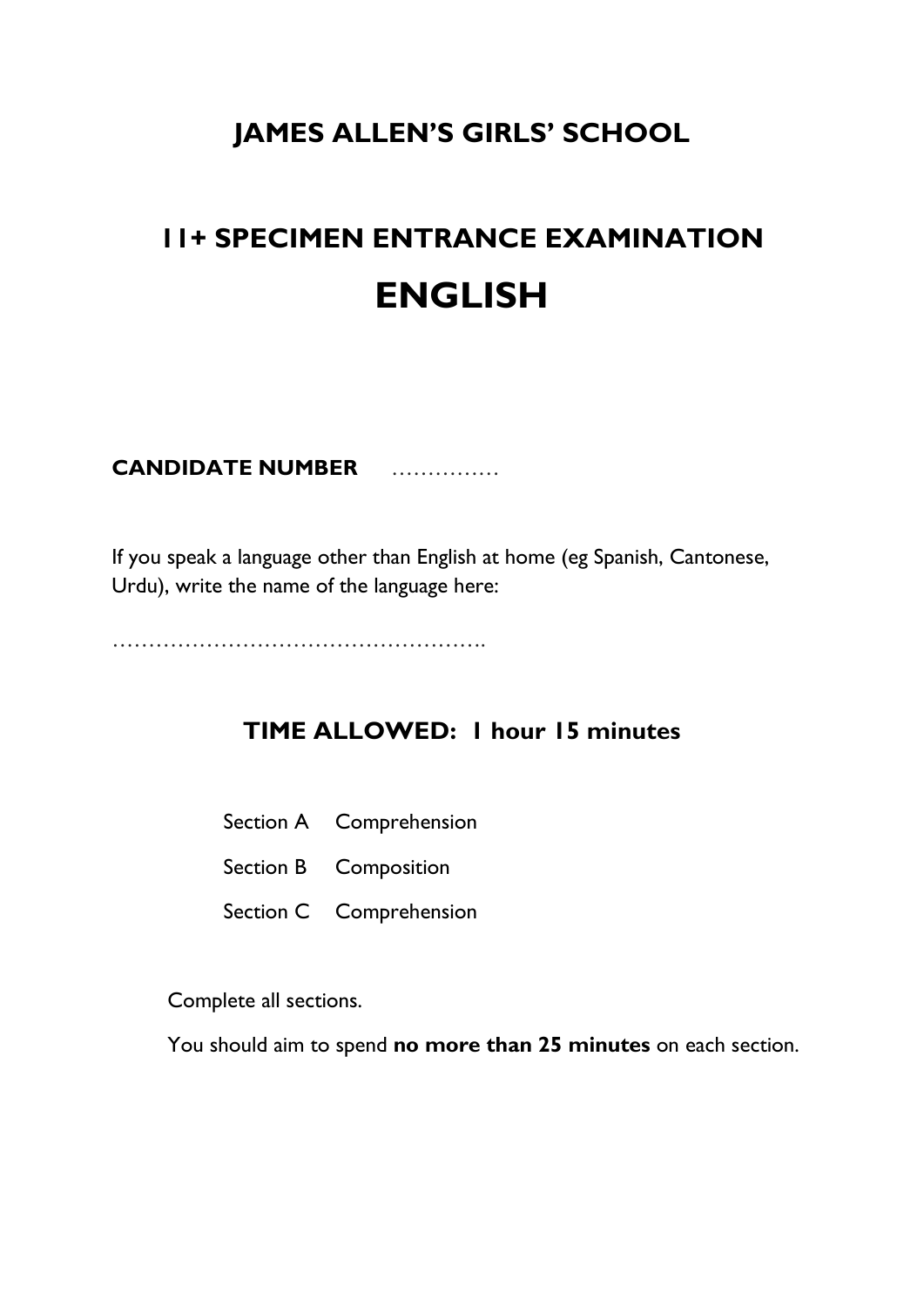## **A. Comprehension: Whale-watching**

**Aim to spend no more than 25 minutes on this section.** 

#### **Read the following passage and answer the questions that follow:**

Welcome to Gaansbai, in the Western Cape of South Africa, the whale-watching capital of the world. Of the 350 Southern Right whales that complete the epic migration from the Antarctic to South Africa's southern coast, up to 160 make Walker Bay their home from June to December to calve and frolic in the bays. For visitors it represents the most accessible and astounding land-based viewing as mothers, calves and bulls play and bathe among the protected bays, less than 50 meters from the rocky shoreline. But for those who have dreamed of getting really up close and personal with these 50 kilogramme animals, then simply hop on board the regular boat trips with Dyer Island Cruises. 5

By the time we left the bay and set a course for Dyer Island, the wind had picked up and a sizeable swell was leaving one or two passengers a little green around the gills. But any discomfort we felt was quickly forgotten when the first Southern Right loomed large on the starboard side. Excited cries of "whale" went up, but from my viewing point, I could see there were actually two enormous dark shadows shifting menacingly beneath the surface. Suddenly, two plumes of water were fired high into air as if to announce their arrival—the 'V' shaped plume of spray distinguished them from all other whales, explained one of the guides on board. They surfaced to a chorus of gasps, before tail-slapping the water and diving back below.

It is hard to describe the colossal size of these animals. Imagine six elephants, then double that and you are just about there. The pair we spent most of our time tracking were some 15 metres long. At first, the realisation that they dwarfed our boat was a little alarming, but they appeared entirely untroubled by our close company.

| Ι. | Explain in your own words what is meant by 'epic migration.' (line 2)                                                                              |       |  |  |
|----|----------------------------------------------------------------------------------------------------------------------------------------------------|-------|--|--|
| 2. | When is the best time of year to see these whales?                                                                                                 |       |  |  |
| 3. | What three things can the whales be seen doing in Walker Bay?                                                                                      |       |  |  |
| 4. | Some passengers on the boat were 'a little green around the gills' (line 10)<br>This means that they were:                                         |       |  |  |
|    | slightly envious of those on the shore<br>a)<br>feeling like a fish out of water<br>b)<br>feeling rather ill<br>c)<br>unused to being at sea<br>d) | $[1]$ |  |  |
| 5. | When the writer first sees the shape of the two whales in the water he feels:                                                                      |       |  |  |
|    | a) very excited<br>frightened<br>b)<br>threatened<br>C)                                                                                            |       |  |  |
|    | amazed<br>d)                                                                                                                                       | [1]   |  |  |
|    | 6. What is unique about the Southern Right Whale?                                                                                                  | $[2]$ |  |  |
|    | 7. In the last paragraph the writer is alarmed by the size of the whales because:                                                                  |       |  |  |
|    | they are as large as elephants<br>a)<br>they make those on the boat feel very small<br>b)<br>they are very near to the boat<br>c)                  |       |  |  |
|    |                                                                                                                                                    |       |  |  |

d) they are a long way from the safety of the shore [1]

10

15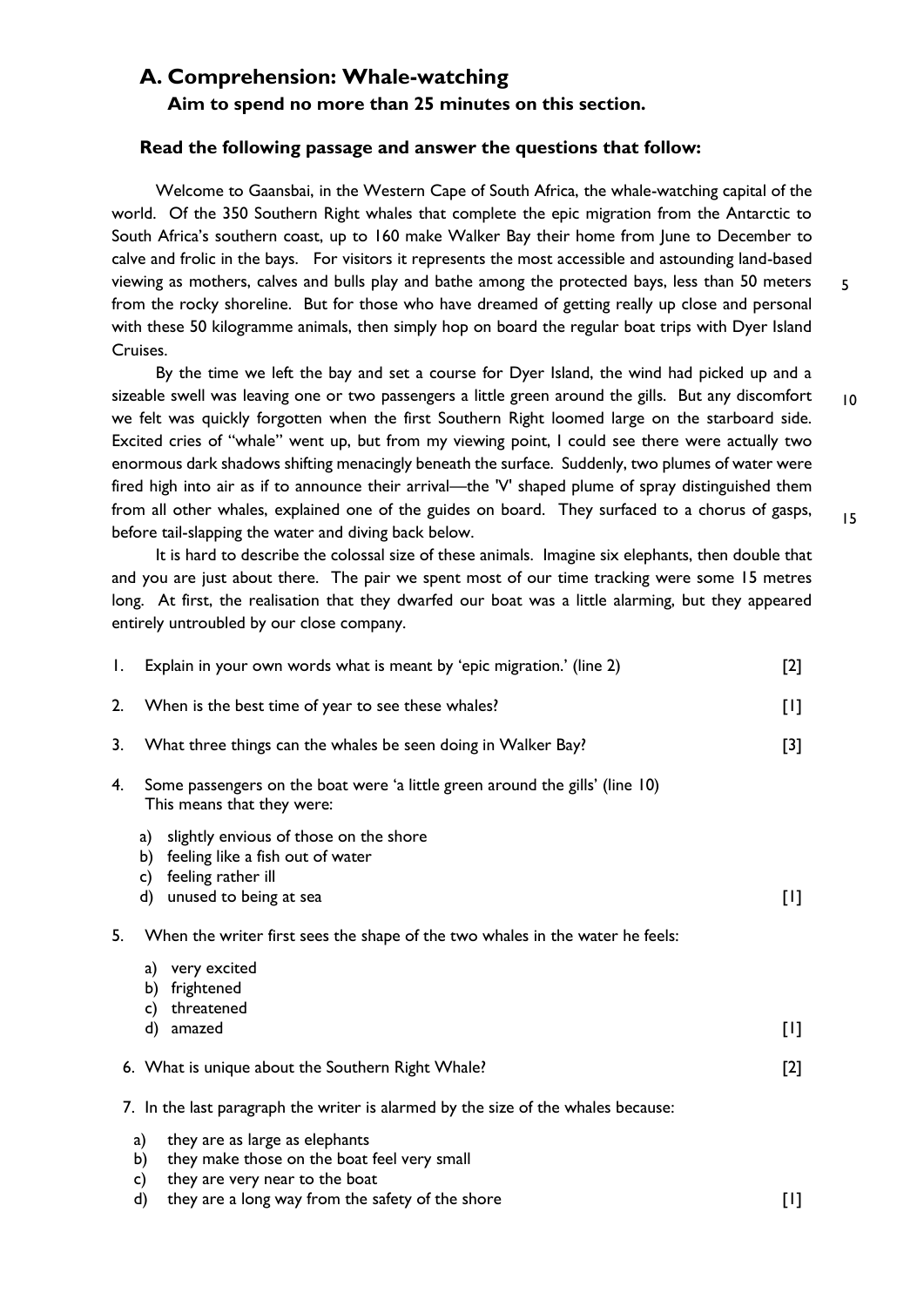## **B. Composition** (25 minutes)

### **Aim to spend no more than 25 minutes on this section.**

#### **Read this extract** from *Encounters with Animals* by Gerald Durrell**:**

Keeping wild animals as pets, whether on an expedition or in your own home, can be a tedious, irritating, and frustrating business, but it can also give you a great deal of pleasure. Many people have asked me why I like animals, and I have always found it a difficult question to answer. You might just as well ask me why I like eating. But an animal who likes you is sometimes a mixed blessing.



#### **Now look carefully at the picture below.**

 **Imagine that this crow was your pet.** 

#### **Write a description of the "mixed blessing" of looking after it. You should avoid writing a whole story.**

You should comment upon:

- the crow's appearance
- the crow's actions

As you describe these things, you should make clear what the frustrations and pleasures are.

#### When you write:

- use the first-person ('I')
- use a varied and interesting vocabulary
- make sure that spelling and punctuation are accurate

You should write **no more than two paragraphs** of description.

Try to use all the time available and check your work carefully.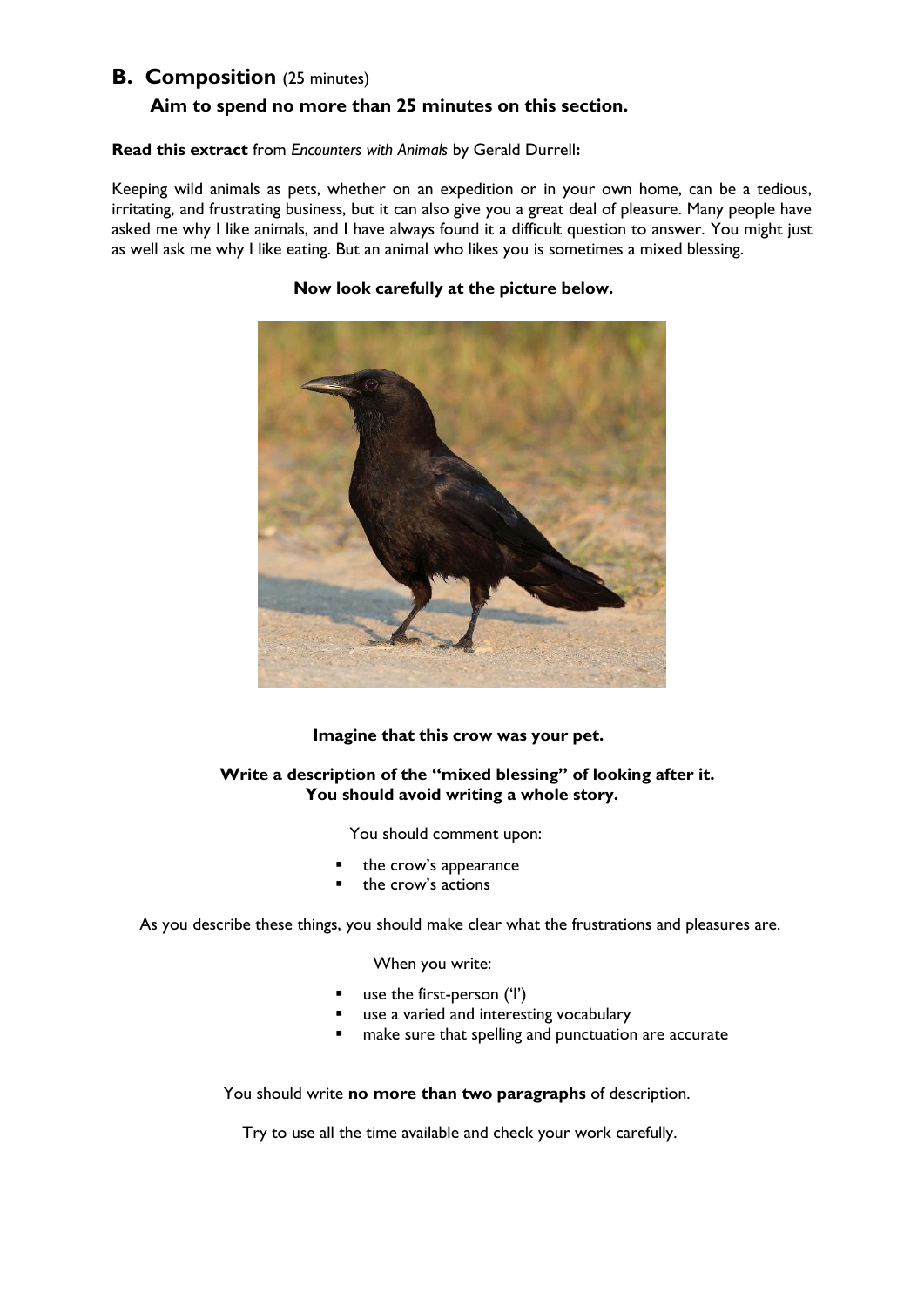# **C. Comprehension: King Gannet**

## **Aim to spend no more than 25 minutes on this section.**

#### **Read the following passage and answer the questions that follow:**

When Quill was only halfway up the rock face, King Gannet<sup>1</sup> gave a shriek and rose to his full height, wings wide and flapping – orchestrating chaos. Five thousand birds took off. Quill held perfectly still, though the damage seemed done. The lookout bird teetered, hopped and took off, shrieking, *Intruder!*  Close by Quill's head a clutch of puffins burst from a crevice in the cliff face, like little fireballs being lobbed at him. But Quill did not recoil. He did not flex a muscle, just clung steadfastly to the cliff – chiefly because he could not think what else to do. He turned his face downwards to shield it from puffin beaks … and so saw what had roused King Gannet.

A garefowl2. It must have mistakenly swum ashore below the wrong colony, and strayed into gannet territory while looking for its own kind. Being flightless, it could not extricate itself quickly, only clear a path with its massive beak and bulk. Delightedly, Quill watched the comical tottering majesty of the "sea-witch", one minute standing waist-deep in gannets, the next standing, solitary and bewildered, as every last gannet took off. It alone had triggered the panic. And as soon as it had plodded its way onwards on its big webbed feet, the gannets would finish circling and settle back down. 10

Quill took the opportunity, while the sentinel bird was away from his perch, to clamber as far as the ledge that ran along behind the finger of rock. He inched along the ledge – even began to climb the pinnacle – but hearing the flapping of huge wings above him, froze to the stillness of a stone statue. Patiently, patiently, he waited, though his fingers lost their feeling and the summer flies droned around his hands and hair. The gannets circled, then sank down, a hundred at a time. King Gannet stood at full stretch, flapping his wings – all fussy self-importance. Then he settled back on to his throne, shoulders hunched, and peered down at the host returning to their roosts. 15 20

*<sup>1</sup>gannet – a kind of seabird <sup>2</sup>garefowl – a different kind of seabird, nowadays extinct*

|    | 1. Why do you think King Gannet is flapping his wings in line 2?                                                                                                                                               |       |  |
|----|----------------------------------------------------------------------------------------------------------------------------------------------------------------------------------------------------------------|-------|--|
|    | He is warning the gannets about Quill.<br>a)<br>He wants to bring chaos to the colony.<br>b)<br>He is stretching in order to show off.<br>C)<br>He is warning the gannets about another bird.<br>d)            | U     |  |
|    | 2. Explain the meaning of the simile which describes the puffins bursting from a crevice '<br>like little fireballs being lobbed at him.'                                                                      | $[2]$ |  |
| 3. | 'But Quill did not recoil. He did not flex a muscle, just clung steadfastly to the cliff.<br>Using your own words, explain the meaning of each of the three words in bold, as they<br>are used in paragraph 1. | [3]   |  |
| 4. | 'Being flightless, it could not extricate itself quickly' (line 9).<br>This means that because the garefowl was unable to fly it could not:                                                                    |       |  |

- a) flap its wings
- b) move
- c) feed
- d) escape [1]

5